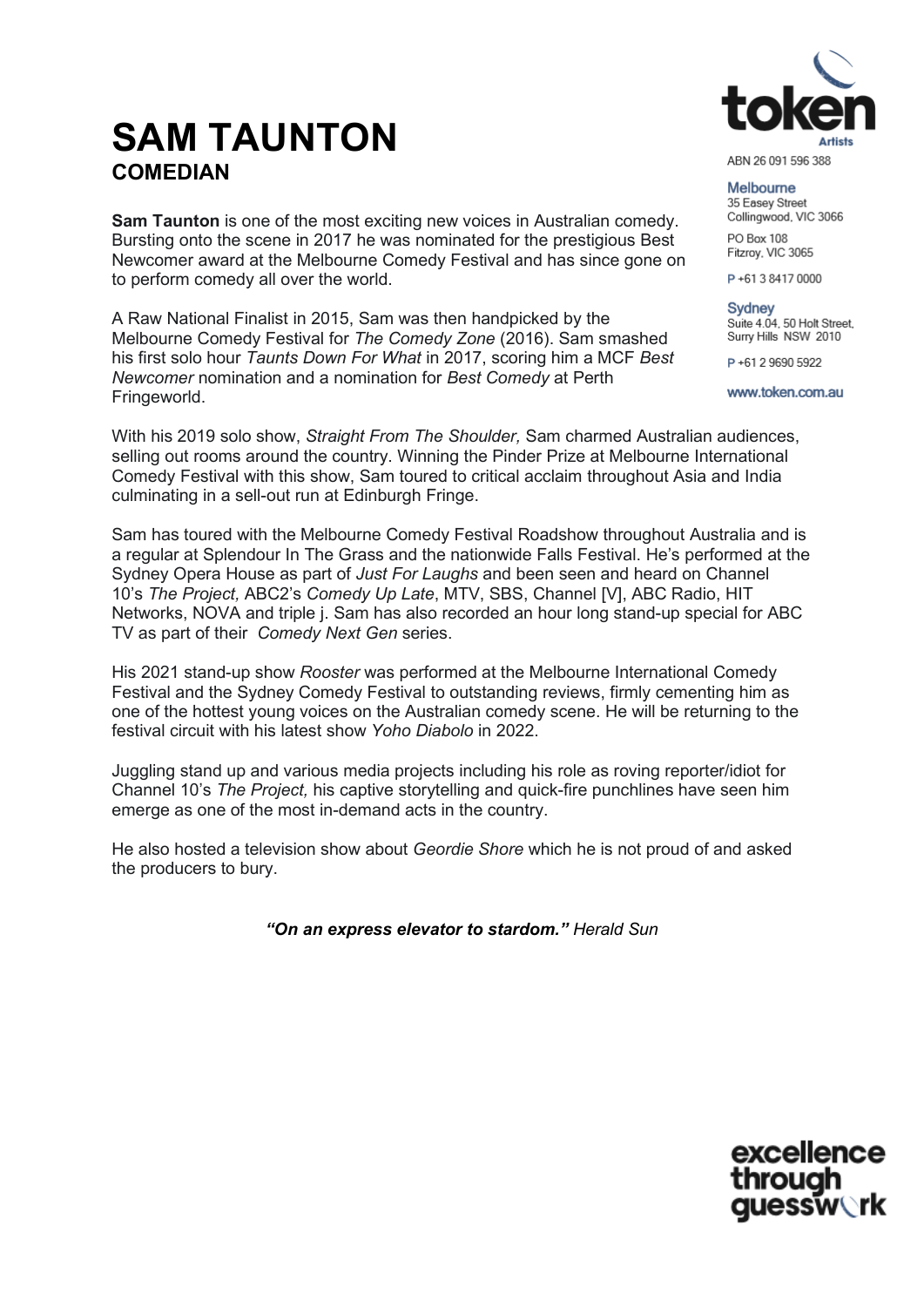# **TELEVISION**



|  | ABN 26 091 596 388 |  |
|--|--------------------|--|

| 2022    | <b>ABC TV</b> | 2022 Melbourne International Comedy      | ABN 26 091 596 388                       |
|---------|---------------|------------------------------------------|------------------------------------------|
|         |               | <b>Festival Gala (Comedy Spot)</b>       | Melbourne                                |
| 2021    | ABC TV        | 2021 Melbourne International Comedy      | 35 Easey Street<br>Collingwood, VIC 3066 |
|         |               | <b>Festival Gala (Comedy Spot)</b>       |                                          |
|         |               | (Comedy Spot)                            | PO Box 108<br>Fitzroy, VIC 3065          |
| 2020    | <b>STAN</b>   | <b>Lockdown Comedy Festival</b>          |                                          |
|         |               | (Comedy Spot)                            | P+61384170000                            |
| 2020    | Network Ten   | Hughesy We Have a Problem                | Sydney                                   |
|         |               | (Panellist)                              | Suite 4.04, 50 Holt Street,              |
| 2018-22 | Network Ten   | The Project (Regular Correspondent)      | Surry Hills NSW 2010                     |
| 2018-19 | Fox Sports    | The Professor's Late Hit                 | P+61 2 9690 5922                         |
|         |               | (Regular Presenter)                      | www.token.com.au                         |
| 2018-19 | Fox Sports    | The Night Watchman                       |                                          |
|         |               | (Regular Presenter)                      |                                          |
| 2018    | ABC TV        | Tonightly with Tom Ballard (Comedy Spot) |                                          |
| 2018    | <b>ABC TV</b> | Comedy Next Gen (Stand Up Special)       |                                          |
| 2018    | <b>MTV</b>    | Geordie Shore: The Kick On (Co-Host)     |                                          |
| 2016-18 | <b>MTV</b>    | MTV VJ Host - Regular Presenter          |                                          |
| 2017    | <b>ABC TV</b> | Comedy Up Late (Host)                    |                                          |
|         |               |                                          |                                          |

2015 Channel 31 *The Leak* (Regular Presenter) 2015 Channel 31 *Live on Bowen* (Regular Presenter)

2015 SBS *RAW Comedy National Final* (Comedy Spot)

2015 ABC TV *Comedy Up Late* (Comedy Spot)

### **LIVE SHOWS**

| 2022 | Yoho Diabolo- Solo Show<br>Melbourne International Comedy Festival, Sydney Comedy Festival<br>Brisbane Comedy Festival, Adelaide Fringe Festival                                               |  |  |
|------|------------------------------------------------------------------------------------------------------------------------------------------------------------------------------------------------|--|--|
| 2021 | Rooster – Solo Show<br>Melbourne International Comedy Festival, Sydney Comedy<br>Festival                                                                                                      |  |  |
| 2020 | Sydney Opera House Digital Stage (Streamed)<br>Joan Sutherland Theatre, Sydney Opera House                                                                                                     |  |  |
| 2020 | Rooster – Solo Show<br>Adelaide Fringe, Perth Fringe World, Brisbane Comedy Festival                                                                                                           |  |  |
| 2019 | <b>Just For Laughs Sydney</b><br>Sydney Opera House, to be broadcast on Foxtel and TEN                                                                                                         |  |  |
| 2019 | Straight From The Shoulder - Solo Show<br>Adelaide Fringe, Brisbane Comedy Festival, Melbourne International Comedy<br>Festival, Sydney Comedy Festival, Comedy Store Sydney, Edinburgh Fringe |  |  |
| 2018 | It's Nice, It's Modern – Solo Show<br>Melbourne International Comedy Festival, Sydney Comedy Festival, Comedy<br><b>Store Sydney</b>                                                           |  |  |
| 2017 | excellence<br>Taunts Down For What - Solo Show<br>through<br>Perth Fringe, Melbourne International Comedy Festival, Sydney<br><b>quessw<b></b>rk</b><br><b>Comedy Festival</b>                 |  |  |
|      |                                                                                                                                                                                                |  |  |